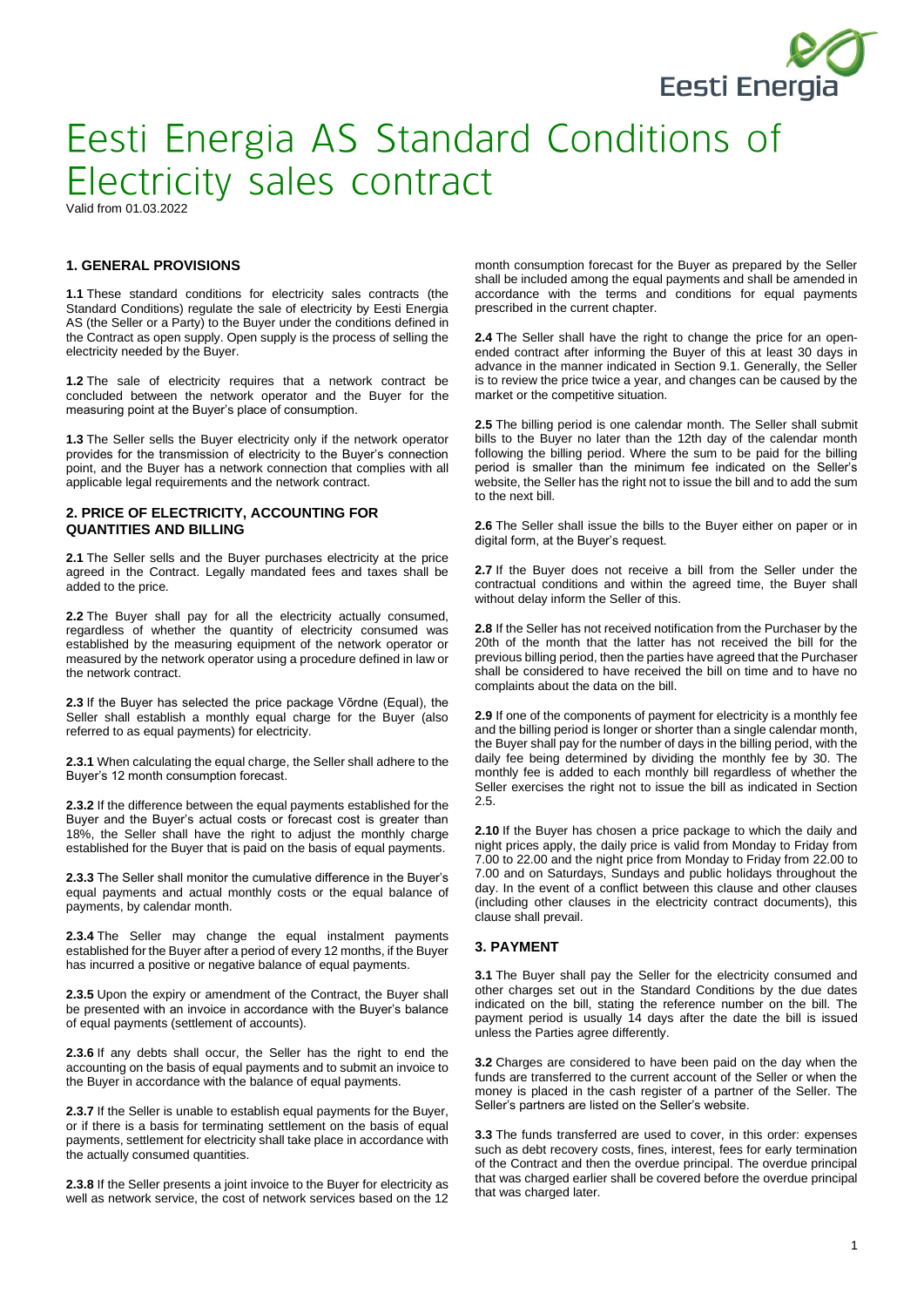

Valid from 01.03.2022

**3.4** If the Buyer wishes to dispute the bill issued by the Seller, or accepts only part of the bill, the Buyer shall notify the Seller of this in writing immediately after receiving the bill, stating the reasons for disputing it. If the Buyer accepts only part of the bill, payment shall be made for the part that is accepted. The Seller shall review the Buyer's complaint and inform the Buyer about the results of the review within 10 days of receiving the application. If the Buyer's complaint fails to indicate the reasons for disputing the bill, the Buyer shall pay the bill together with the appropriate fine.

**3.5** The Buyer's principal may also be paid by a third party, but this shall not be considered as consent to the transfer of the principal from the Buyer to a third party.

**3.6** The Buyer has the right to make advance payments. No interest is charged or paid from advance payments. Upon the expiry of the Electricity Contract, if the Buyer has no obligations, the Seller shall return to the Buyer any sums deposited by the Buyer as advance payments within two working days of the moment the Buyer requests the return. Where the measurement system readings are fixed in the Buyer's place of consumption, advance payments are returned within thirty days of the moment the Buyer requests their return. This deadline does not apply where it is impossible to obtain measurements for reasons beyond the control of the Seller or the network operator. In other cases advance payments are left to cover any outstanding or future obligations.

**3.7** If the Buyer, who is a legal entity, terminates a fixed-term contract early or if the Seller terminates the Contract early because of contract violations by the Buyer, the Seller has the right to demand payment of an early termination fee from the Buyer. The fee is 20% of the forecast estimate of the Buyer's consumption over the remainder of the Contract multipied by the price agreed in the contract. The forecast consumption is based on the consumption in the Buyer's place of consumption over the last 12 months, or the forecast for 12 months based on the actual consumption if the actual consumption period is less than 12 months. If a combined package is used, the fixed price is used as the basis for the calculations, and the proportion of the charges corresponding to the amount calculated on the basis of the fixed price in accordance with the contract is to be paid.

#### **4. DEPOSIT AND ADVANCE PAYMENT**

**4.1** The Seller has the right to demand an advance payment or a deposit from the Buyer if:

**4.1.1** during the last 12 months the Buyer has delayed payments for longer than 10 days on more than three occasions;

**4.1.2** the Seller has a reason to doubt the solvency of the Buyer.

**4.2** The deposit cannot exceed the total payment for two billing periods calculated from the total consumption for the last 12 months. If insufficient consumption information is available, 12-month consumption in a similar place of consumption is used for calculations.

**4.3** The advance payment cannot exceed the total payment for two billing periods calculated from the total consumption for the last 12 months. If insufficient consumption information is available, 12-month consumption in a similar place of consumption is used as the basis for calculations.

**4.4** No interest is charged or paid on the advanced payment paid under Section 4.1. Interest on the deposit is charged as agreed by the Parties. The Seller has the right to keep the deposit for no longer than the end of the contract; if the Buyer correctly fulfils all contractual obligations, the Seller shall return the deposit within 12 months of the moment the deposit was paid.

**4.5** If at the moment of termination of the contract the Buyer has any outstanding obligations to the Seller, the Seller shall offset these obligations using the deposit. The Buyer shall meet any obligations not covered by the deposit. If at the moment of termination of the contract the Buyer has no outstanding obligations to the Seller, the Seller shall return the deposit together with the accumulated interest to the Buyer within 30 days of termination of the contract.

**4.6** Detailed conditions for the advance payment and the deposit are contained in the advance payment or deposit agreement concluded between the Buyer and the Seller.

#### **5. LIABILITY FOR BREACH OF OBLIGATIONS**

**5.1** The Parties shall be liable for any improper performance or nonperformance of their obligations as set forth in the Contract as this shall constitute a breach of obligations, and the same shall also apply to any actions by persons that the Parties have involved in the exercise of their rights and performance of their obligations, or to whom they give their consent to do this.

**5.2** Parties shall not be liable for a breach of their obligations under the Contract or the law if they have committed the breach because of force majeure. Force majeure covers circumstances over which a Party has no influence, and which it would have been unreasonable to expect the Party to consider or prevent at the time the Contract was signed, or the consequences of which the Party could not reasonably be expected to overcome.

**5.3** A Party shall compensate the other Party for any direct proprietary damages caused to another Party by a breach of the obligations set forth in the Contract. There shall be no compensation for loss of profit or non-patrimonial damage.

**5.4** The Seller shall not be liable for the quality of electricity nor for any interruption to the power supply at either the electrical installation of the Buyer or that of the network operator if the installation has caused interference in or interruption to the supply of electricity to the Buyer.

**5.5** If the Buyer fails to pay any invoice by its due date, the Seller shall be entitled to charge interest on arrears on the overdue principal who is a legal person at the rate of 0.20% per day, and on the overdue principal who is a natural person at the rate of 0.066% per day, until all amounts owed are received in full. The calculation of the interest shall start on the day following the due date, and shall continue until and including the day when the funds are received.

**5.6** The Buyer shall bear full liability to the Seller or any third parties for any failure to perform the obligations indicated in Sections 9.3 and 9.4.

**5.7** Where the Buyer fails to meet all obligations, the Seller shall have the right to assign the claim to a third party. The Buyer is obliged to compensate the Seller or the third party for any damage caused in connection with debt collection.

**5.8** If the invoice was not paid by its due date, the person who issued the invoice shall have the right to send a reminder to the Seller for the price stipulated in their price-list.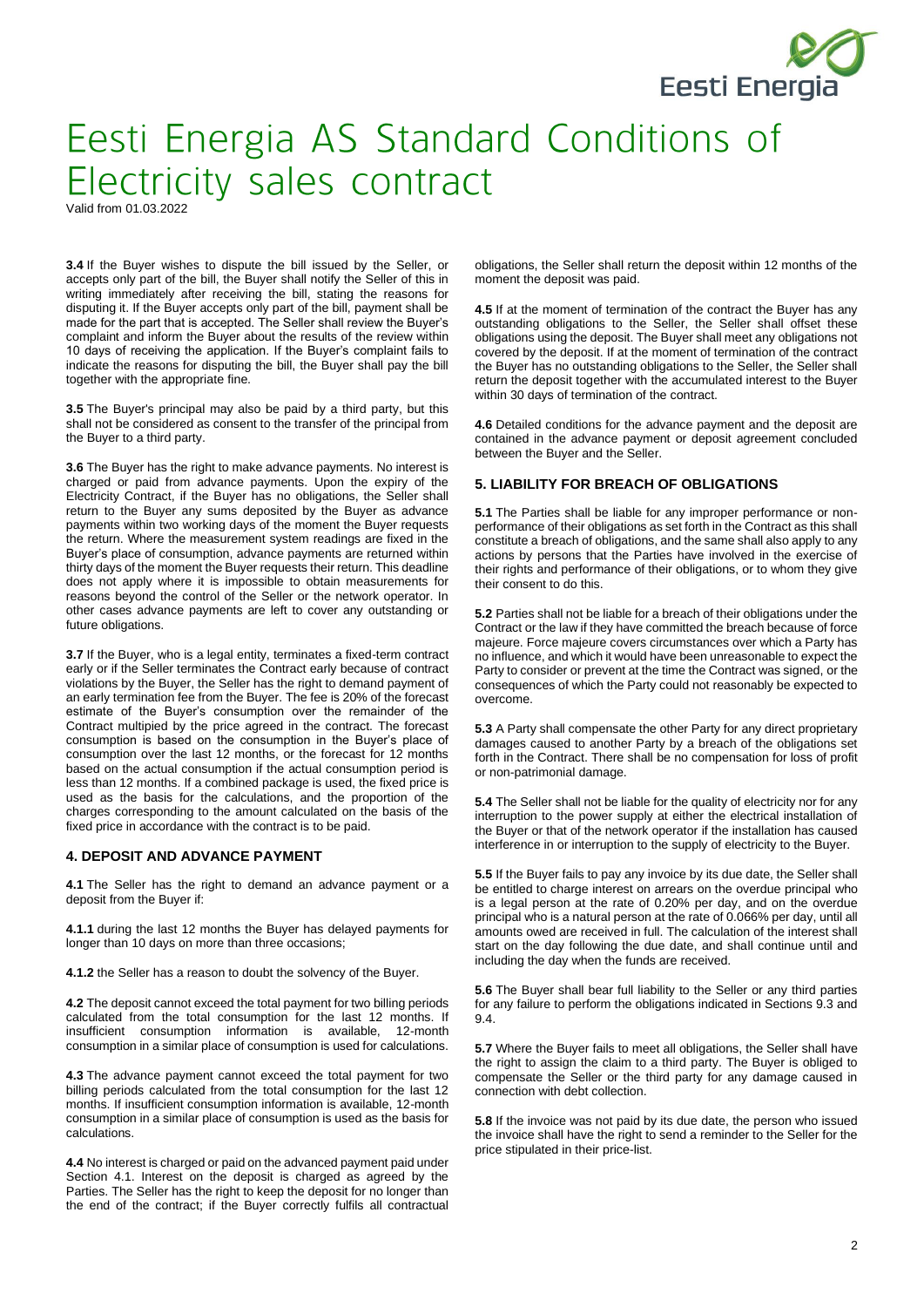

Valid from 01.03.2022

### **6. VALIDITY OF THE CONTRACT**

**6.1** The Contract comes into force upon the exchange of notifications as described in the Contract or at the time indicated in the Contract.

**6.2** The Seller shall commence sales of electricity at 00:00 on the first day of the supply period agreed in the Contract. The length of the Contract is indicated in the text of the Contract.

**6.3** Buyers who are natural persons shall have the right to withdraw from a Contract concluded remotely within 14 days of signing the Contract, having informed the Seller of this in accordance with Section 9.1.

**6.4** If the contract of a natural person enters into force before the expiry of the withdrawal period provided in clause 6.3, the natural person is obliged to pay the seller for the electricity consumed at the place of consumption specified in the contract on the basis of the electricity price fixed in the contract.

#### **7. AMENDMENTS TO THE CONTRACT**

**7.1** Except as provided in the paragraph 7.2 the Contract may be amended if agreed by the Parties in writing, or on other grounds indicated in the Contract or in the law.

**7.2** The Seller has the right to unilaterally change the price package of the Contract if the Buyer is indebted to the Seller or if bankruptcy proceedings have been initiated against the Buyer. The Seller notifies the Buyer of any change in the price package at least 14 days in advance.

**7.3** The Seller has the right to change the Standard Conditions unilaterally or to introduce new Standard Conditions if such changes are caused by amendments to the law, major changes in the business environment or the product sold, better or additional opportunities for the Buyer to make use of the goods or services sold, or if it becomes necessary to make clearer the circumstances or business risks relating to the sale of goods or services.

**7.4** The notification about changes to the Standard Conditions or the introduction of new Standard Conditions shall be published by the Seller on its website and the Seller shall notify the Buyer of the changes or introduction of the New Standard Conditions at least one (1) month in advance in the manner indicated in Section 9.1. The new full text or the new Standard Conditions shall be published on the website of the Seller.

**7.5** If the Buyer does not accept the changes to the Standard Conditions or the new Standard Conditions, he or she shall have the right to terminate the Contract after informing the Seller in the manner described in Section 9.1 within 1 month of receiving the notification of changes to the Standard Conditions or the introduction of new Standard Conditions. Termination of the Contract does not discharge the Buyer from the obligations that arose before the Contract was terminated, and the earlier Standard Conditions apply to such obligations.

**7.6** If the Buyer does not terminate the Contract within one (1) month of receiving the notification of changes to the Standard Conditions, he or she is considered to have accepted the changes to the Standard Conditions or the introduction of new Standard Conditions and the Buyer is also considered not to have any claims on the Seller. The changed or new Standard Conditions become an integral part of the Contract on the day they come into force and after that become binding

for the Parties. From that moment the earlier Standard Conditions are no longer considered to apply.

#### **8. EXTENSION AND TERMINATION OF THE CONTRACT**

**8.1** No later than within one (1) month before the end of the period of validity indicated in the Contract, the Seller has the right to present to the Buyer a new price proposal for the new supply period and the same or equivalent electricity package. The Parties agree that if the Buyer fails to inform the Seller of any decision to terminate the Contract by 7 days before the end of period of the Contract or the end of the supply period at the latest, the Contract shall be extended for the next supply period at the price indicated in the price proposal.

**8.2** The Contract ends:

**8.2.1** when the period of validity of the Contract ends if the Buyer does not wish to extend the Contract in the manner described in Section  $8.1.$ 

**8.2.2** following the agreement by the Parties;

**8.2.3** following the ordinary or extraordinary cancellation of the Contract for the reasons described in the Standard Conditions or the law at the demand of one of the Parties;

**8.2.4** following the liquidation of a Buyer who is a legal person;

**8.2.5** following the end of the network contract.

**8.3** The Buyer, who is a legal entity, has the right to terminate the Contract at any time after informing the Seller in the manner indicated in Section 9.1 with at least one (1) month notice and having paid the early termination fee in accordance with Section 3.7.

**8.4** A Buyer who is a natural person has the right to terminate the Contract at any time after informing the Seller in the manner indicated in Section 9.1 with at least one (1) month notice.

**8.5** If the Buyer does not accept the changes to the price indicated in Section 2.4, he or she has the right to terminate the Contract after informing the Seller of this at least 7 days before the new price comes into force.

**8.6** A Party has the right to terminate the Contract extraordinarily if the other Party materially breaches the Contract, upon the condition that the Party in breach has been allowed a reasonable time to correct the breach, after the Party in breach has been informed in writing at least 30 days in advance. A material breach of the Contract may include a debt the Buyer has to the Seller.

**8.7** If a Buyer who is a natural person dies, the Contract is assigned to his or her legal successor. When the Seller has been informed about the death of the Buyer and if the Buyer's legal successor does not put the Contract into his or her own name, the Seller terminates the Contract.

**8.8** Upon termination of the Contract the Seller stops selling electricity to the Buyer. If the Buyer does not terminate the network connection upon termination of the Contract and consumption continues, the Buyer is no longer considered to be consuming electricity sold by the Seller under the Contract.

**8.9** Where the Contract is terminated for any reason, the provisions of the Contract that by their nature contain rights and obligations that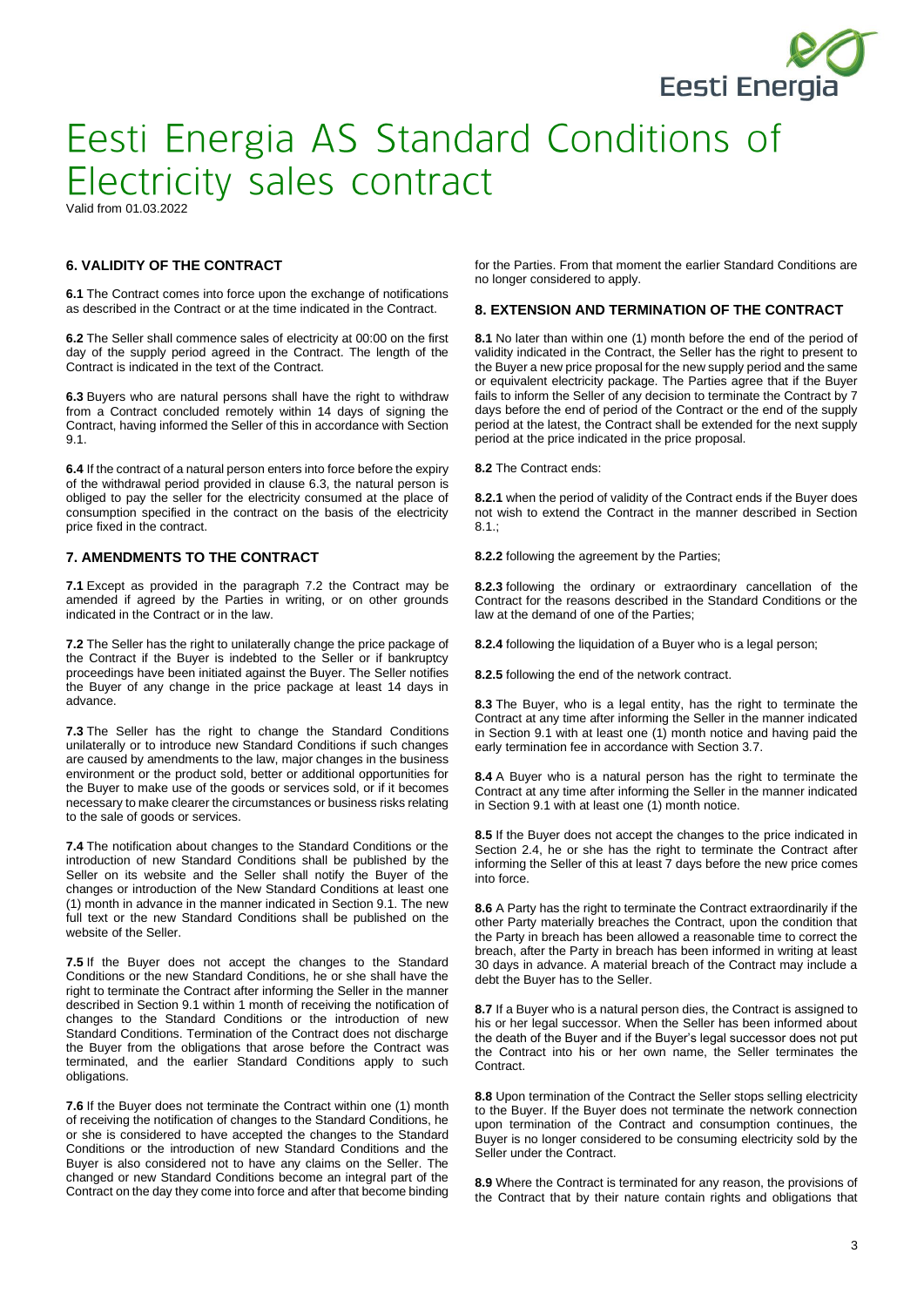

Valid from 01.03.2022

remain in force for the Parties after termination of the Contract shall continue to apply.

#### **9. NOTIFICATIONS**

**9.1** Notifications, consents, approvals and other declarations of intent are considered to have been submitted and received in accordance with the provisions of the Contract if declaration of intent is submitted to the other party orally, in writing or in digital form to the contact details indicated in the Contract, where the Contract or the Standard Conditions do not specify a particular form for declarations of intent and the Buyer has had a reasonable opportunity to review the declaration. Orally submitted declarations of intent are considered delivered according to the contract where the Seller has recorded them. The Seller can also send the declaration of intent on the bill.

**9.2** The Seller shall inform the Buyer about changes in the contact details indicated in the electricity sales contract in advance on its website and in at least one national newspaper.

**9.3** The Buyer shall immediately inform the Seller about changes in the contact details indicated in the contract. The Buyer is able to change his or her contact details in the e-service on the Seller's website, by submitting a written application to the Seller's e-mail address teenindus@energia.ee or by calling the telephone number 777 1545.

**9.4** The Parties shall without delay inform each other about any circumstances that hinder the performance of the Contract.

#### **10. PROCESSING OF PERSONAL DATA**

**10.1** The Seller protects and processes the personal data of any Buyer who is a natural person in accordance with the Standard Conditions, the law and the "Principles for Processing the Customer's Data" as published on the Seller's website.

**10.2** The personal data of any Buyer who is a natural person are processed by Eesti Energia AS (registration code 10421629, address Lelle 22, Tallinn 11318) and other persons authorised by the Seller. The names and contact details of the authorised by the Seller persons are available on the Seller's website.

**10.3** The personal data of a Buyer who is a natural person and his or her representatives are processed by the Seller for the following purposes:

**10.3.1** Personal details of the Buyer, including the Buyer's name, personal ID code, information on the personal identification documents, address, amount and price of energy consumed, debts and contact details such as phone numbers, postal addresses and email addresses provided to the Seller by the Buyer for him or herself or his or her representative are used by the Seller or the Seller's representative for identification and provision of services and for sending the Buyer notifications and bills, and also for sending other information and other actions important for performance of the Contract;

**10.3.2** The Buyer's personal data and notifications from the Buyer about use of the services offered by the Seller are used for general marketing purposes or for customer satisfaction surveys. The Buyer's data is used for general marketing purposes so that new services can be offered that are better suited to the Buyer and so they can be sent to the Buyer using his or her contact details including digital contact details. The Seller has the right to pass the data onwards for marketing purposes to its partners, whose names and contact details are available on the Seller's website;

**10.3.3** The personal data of the buyer, including the personal identification code, the amount of the debt, the start and end dates of the debt and other data necessary for the processing of the debt, may be published in the payment debt register managed by Creditinfo Eesti AS. In this case, the buyer can get acquainted with the data to be processed on the website www.creditinfo.ee. In the payment debt register of Creditinfo Eesti AS, the specified personal data is available for up to 3 (three) years as of the performance of the contract by the buyer.

**10.4** If the law does not grant the Seller the right to process particular data without the Buyer's approval, the Buyer has the right to withdraw his or her actual approval for processing of data, having informed the Seller of this in writing or having made the appropriate changes in the e-service. In this case processing of data stops on the next working day after the Buyer's application reaches the Seller. Withdrawal of approval does not have retroactive force.

**10.5** The Seller has the right to record and save any conversation between the Parties in order to ensure the Contract is properly fulfilled and to facilitate the commercial exchange of information and where necessary to the Seller may use the recordings to prove that particular actions have been carried out and to provide services to the Buyer.

**10.6** A Buyer who is a natural person has the right to demand that the Seller corrects or makes more accurate his or her personal data or stops processing the data in accordance with the Personal Data Protection Act.

#### **11. SETTLEMENT OF DISPUTES**

**11.1** Any disputes and disagreements about the performance of the Contract, changes to the Contract or termination of the Contract are to be primarily settled between the Parties by negotiations.

**11.2** A Party has the right to submit a written complaint to the Estonian Competition Authority about the actions or omissions of another Party if they conflict with the provisions of the Electricity Market Act or other legal acts based on the Electricity Market Act.

**11.3** A Buyer who is a natural person has the right to complain to the Consumer Disputes Committee of the Consumer Protection and Technical Regulatory Authority following the procedure described in the Consumer Protection Act in order to settle a contractual dispute if the Parties have been unable to reach an agreement by negotiating.

**11.4** Any contractual disputes where the Parties are unable to reach an agreement by negotiating are referred to the court of law at the place of residence or registration of the Buyer and to be settled in accordance with the law of the Republic of Estonia. If the Buyer relocates to a foreign country after concluding the Contract or moves his or her business there, or if the place of residence or registration is unknown at the time of submission of the claim, the dispute is settled by the court of the Republic of Estonia in accordance with the laws of the Republic of Estonia. This does not affect the right of the Parties to apply for a simplified debt collection procedure in accordance with the law concerning such procedures.

This text is a translation of the "Eesti Energia AS-i elektrilepingu tüüptingimused" ("Eesti Energia AS Standard Conditions of Electricity sales contract"). In case of any contradictions or ambiguity, the Estonian language version of the "Eesti Energia AS-i elektrilepingu tüüptingimused" takes precedence and shall be legally binding.